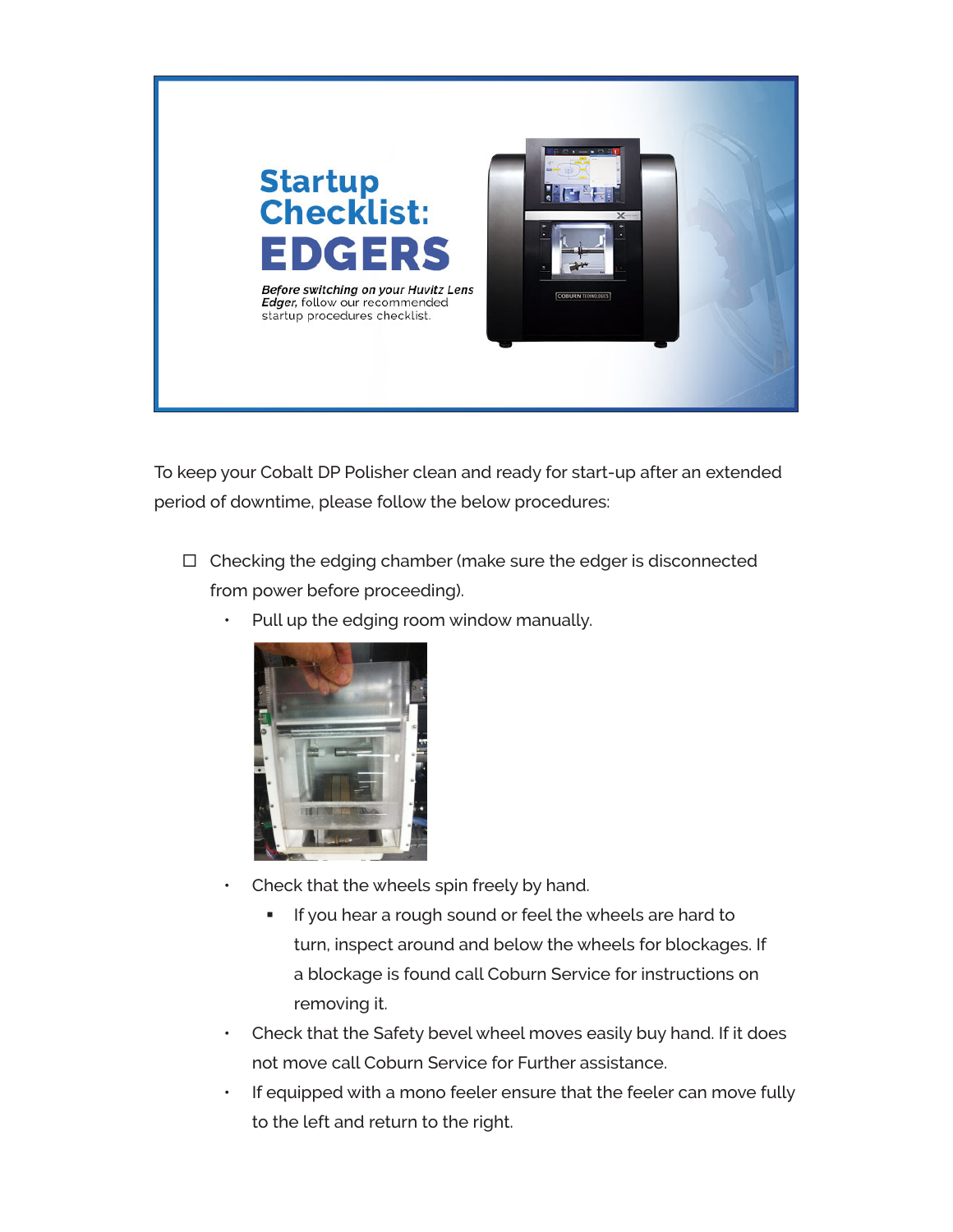**Ensure the shafts and tips are clean and free of swarf build up.** 



- **If needed clean the shaft with an alcohol wipe.**
- $\Box$  Checking the water drain.
	- Check the drain hose located below the edger for any obstructions.



- Remove the Drain Pipe Fixer and the hose.
- **Visually inspect and remove any blockages found.**
- Inspect the water tank (not applicable to direct water installations).



- Remove pumps 1 and 2.
- **Empty the tank remove any buildup at the bottom and fill with fresh** water.
- Clear the Sediment Trap (only for direct water installations).
- Turn on the water source.

\*Note: Always remember to turn off the water source at the end of the day.